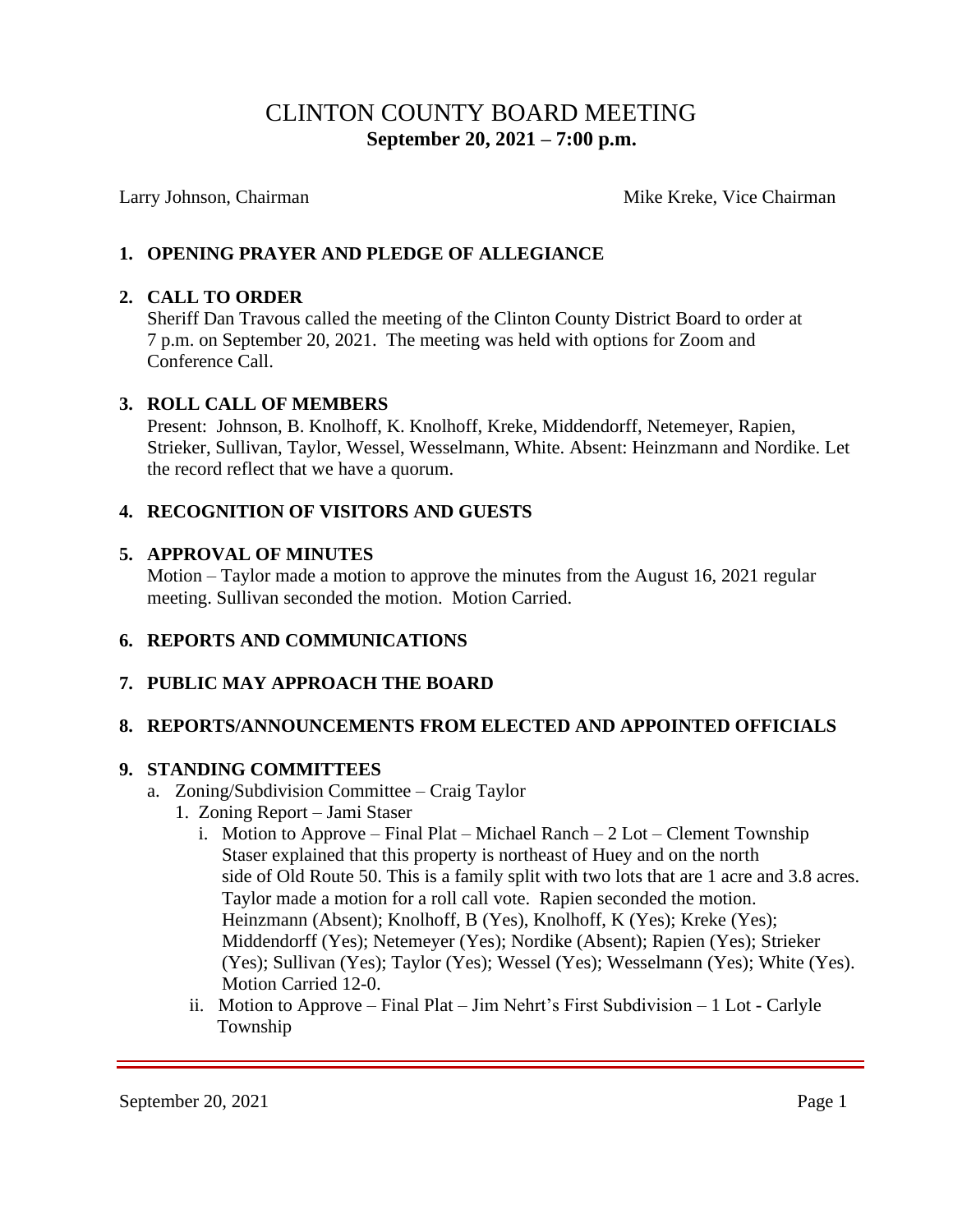The property is south of Carlyle off of Route 127 on Highline Road. Wessel made a motion for a roll call vote. Sullivan seconded the motion. Heinzmann (Absent); Knolhoff, B (Yes), Knolhoff, K (Yes); Kreke (Yes); Middendorff (Yes); Netemeyer (Yes); Nordike (Absent); Rapien (Yes); Strieker (Yes); Sullivan (Yes); Taylor (Yes); Wessel (Yes); Wesselmann (Yes); White (Yes). Motion Carried 12-0.

 iii. Motion to Approve – Final Plat - Bruce Gross' First Subdivision - 3 Lots - St. Rose Township

Lots 1 and 2 are each 3 acres and lot 3 is 7.76 acres. Taylor made a motion for a roll call vote. Strieker seconded the motion. Heinzmann (Absent); Knolhoff, B (Yes), Knolhoff, K (Yes); Kreke (Yes); Middendorff (Yes); Netemeyer (Yes); Nordike (Absent); Rapien (Yes); Strieker (Yes); Sullivan (Yes); Taylor (Yes); Wessel (Yes); Wesselmann (Yes); White (Yes). Motion Carried 12-0.

 iv. Motion to Approve – Map Amendment - Agricultural (A) to Agricultural-Residential (A-R) Carlyle Township – Larry Gent Staser said the property includes 29 acres and is east of Carlyle on the south side of Old Route 50. Staser said the property owner has indicated that he intends to keep the back 18 acres as farm ground with his granddaughter building on the front of the property. Any future division of the property would have to go through the subdivision approval process.

Wessel made a motion for a roll call vote. Rapien seconded the motion. Heinzmann (Absent); Knolhoff, B (No), Knolhoff, K (No); Kreke (Yes); Middendorff (No); Netemeyer (Yes); Nordike (Absent); Rapien (Yes); Strieker (Yes); Sullivan (No); Taylor (Yes); Wessel (Yes); Wesselmann (No); White (Yes). Motion Failed 7-5 (Need simple majority which is 8 per state's attorney)

 v. Motion to Approve – Resolution for the Comprehensive Plan Update A public hearing for the updated Comprehensive Plan was held on July 20 followed by a 30-day public comment period. All comments were forwarded to the board members for review.

Middendorff made a motion for a roll call vote. Wessel seconded the motion. Heinzmann (Absent); Knolhoff, B (Yes), Knolhoff, K (Yes); Kreke (No); Middendorff (Yes); Netemeyer (Yes); Nordike (Absent); Rapien (Yes); Strieker (Yes); Sullivan (Yes); Taylor (Yes); Wessel (Yes); Wesselmann (Yes); White (Yes). Motion Carried 11-1.

- b. Economic Development/Enterprise Zone Keith Nordike No Report.
- c. Tourism Committee Jim Sullivan
	- 1. Wesselmann said the committee discussed the KingKat Fishing Tournament at Carlyle Lake and watched a video regarding a proposal to convert the CSX Railroad into a bike path. Wesselmann said the proposal is still in the early stages, and while the railroad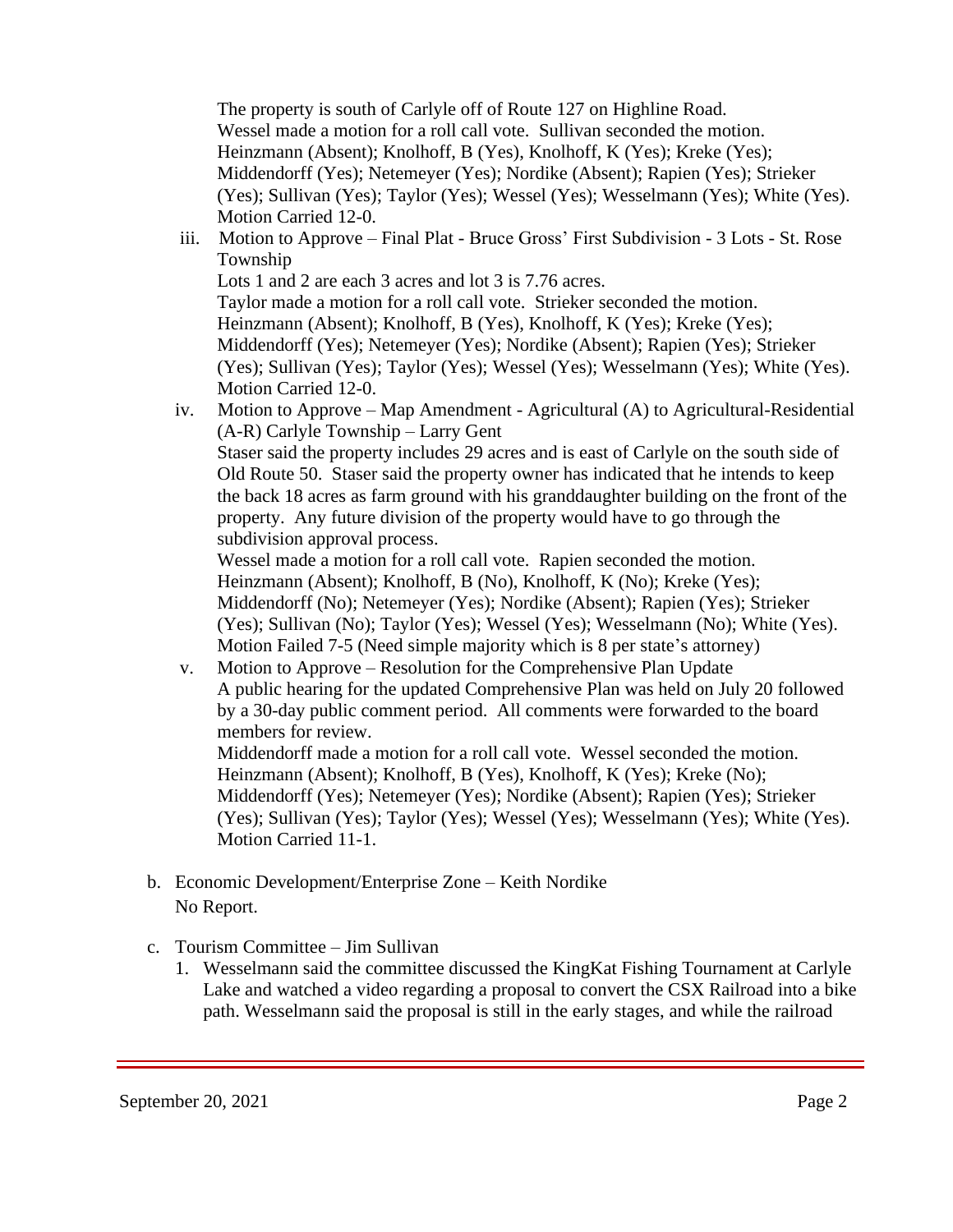track is decommissioned, it is still being used. The committee postponed any vote of support pending more information and opinions from the local municipalities affected by the proposal.

- d. Environmental Concerns/Unincorporated/Solid Waste Nelson Heinzmann No Report
- e. Assessment Committee Bryan Wessel
	- 1. Wessel reported that the ownership transfers for the past month were up 19 from 2020 and sold properties were up 7. Nearly all of the township assessors have completed their work for this year, and evidence is waiting to be heard on six appeal cases.
- f. Insurance/ICIT Nelson Heinzmann
	- 1. Strieker gave the monthly Einstein Consulting report showing that total fees are down 29 percent as compared to this time last year, pharmacy expenses were up 7 percent, medical claims were down 33 percent and fixed costs were down 33 percent. Total costs so far in the plan year are the second lowest in 16 years. For this Fiscal Year, claims and fees are 28 percent under budget without reimbursements and 51 percent under budget with reimbursements. The committee discussed retiree health insurance and that discussion will continue at the next meeting on October 11. ICRMT Training for department heads is scheduled for Dec. 17.
- g. Facilities Committee Ken Knolhoff
	- 1. Ken Knolhoff reported that Elliott Data Systems, Inc. is waiting on parts before installation can begin on the new secure-entry system for the courthouse. Carpeting in the break room of the State's Attorney's Office will be replaced with laminate. Knolhoff said the carpeting was not replaced when other renovations took place at the courthouse some years ago. With it being a small room, this will not be a large expense. The Health Department is hoping to get a grant to purchase a new generator.
- h. Animal Control/County Farm Committee Craig Taylor
	- 1. Taylor said that 61 cats were taken in this past month. Forty-two were rescued. There were 37 dogs taken in with 2 surrendered, 7 rescued and two on rabies hold. The committee is still discussing plans for the proposed Animal Control/Multi-Purpose building.
- i. Education Committee James White
	- 1. White said the committee met with Illinois Extension Service to discuss their tax levy for the next Fiscal Year. They had asked for over a 2 percent increase, but the committee voted on accepting a .6 percent increase.
- j. Veterans Committee Bob Netemeyer No Report.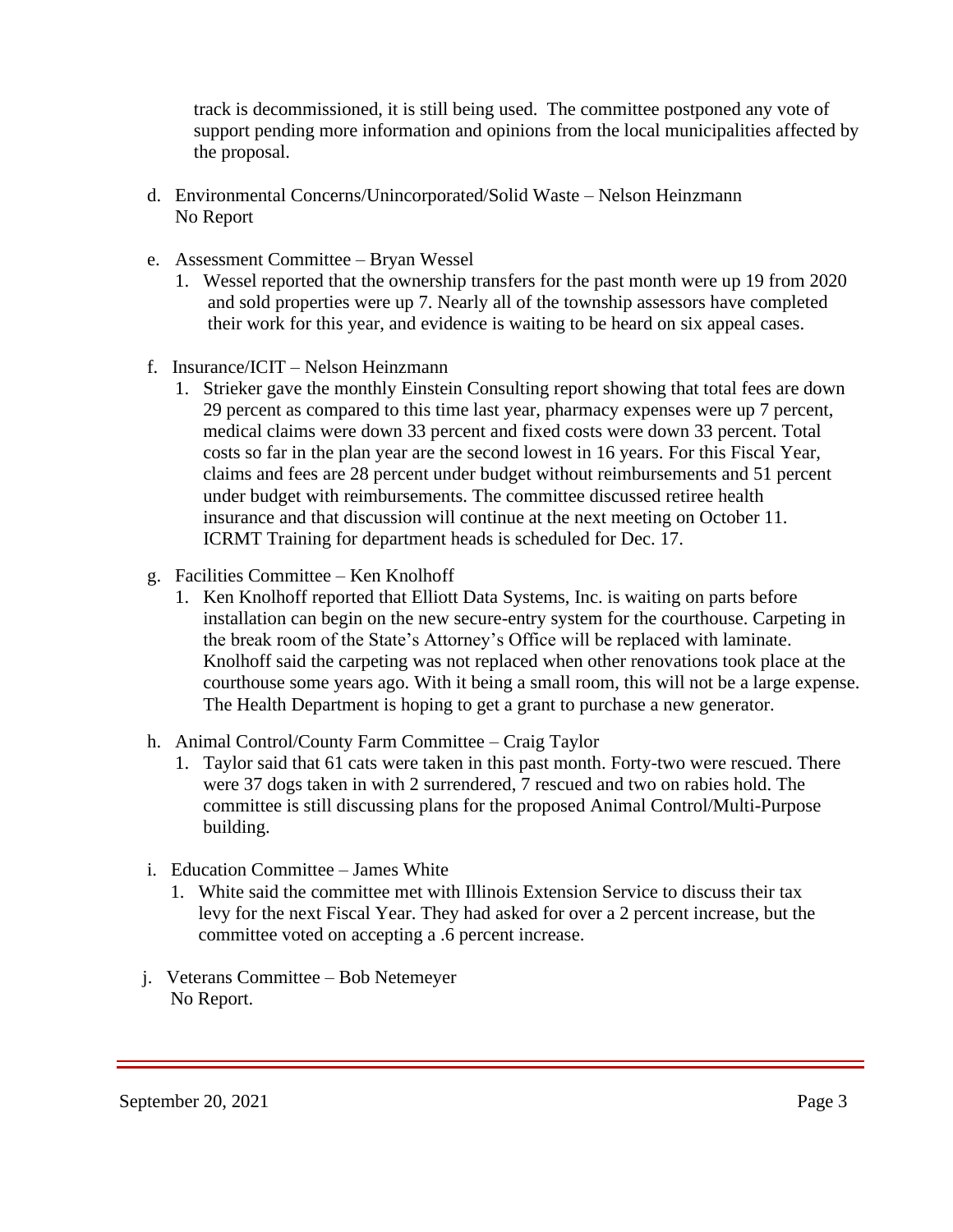- k. Finance/Health/Revolving Loan Committee/General Services/Judiciary Brad Knolhoff
	- 1. Treasurer's Monthly Report Denise Trame
		- i. Motion to Approve the Monthly Budget and Financial Report for August. B. Knolhoff made a motion to approve the Treasurer's Monthly Report. Wessel seconded the motion. Motion Carried. Trame reported the county received \$6,449.97 for video gaming last month. The second installment of property taxes is due Sept. 28.
		- ii. Motion to Approve Letter of Support for Aviston TIF #1 Extension. Brad Knolhoff explained that the village has redrawn their TIF #1 district and has subsequently reduced it in size. B. Knolhoff made a motion for a roll call vote. Rapien seconded the motion. Heinzmann (Absent); Knolhoff, B (Yes), Knolhoff, K (Yes); Kreke (Yes); Middendorff (Yes); Netemeyer (Yes); Nordike (Absent); Rapien (Yes); Strieker (Yes); Sullivan (Yes); Taylor (Yes); Wessel (Yes); Wesselmann (Present); White (Yes). Motion Carried 11-1.
	- iii. Motion to Approve Resolution to Execute Deeds of Conveyance of the County's Interest for Parcels Auctioned at the Surplus Property Sale on June 4, 2021 and/or subsequently sold by the county's tax agent. B. Knolhoff made a motion for a roll call vote. Taylor seconded the motion. Heinzmann (Absent); Knolhoff, B (Yes), Knolhoff, K (Yes); Kreke (Yes); Middendorff (Yes); Netemeyer (Yes); Nordike (Absent); Rapien (Yes); Strieker (Yes); Sullivan (Yes); Taylor (Yes); Wessel (Yes); Wesselmann (Yes); White (Yes).

Motion Carried 12-0.

 B. Knolhoff reported that the committee heard a presentation by Mazzitello Professional Services to upgrade the county's emergency radio communications system. The system is outdated and the committee is trying to determine what can be done to either repair or replace the system. The county is contracting with Mazzitello to conduct a review of the current system and provide estimates and a comparison of various replacement options.

The committee continues to work with accountant Fred Becker on finalizing a budget for the next fiscal year. A special Finance Committee meeting is planned for 6 p.m. on Oct. 7 to further review the budget.

Lastly, Knolhoff said, the committee received a preliminary report from Bellweather, LLC concerning eligible uses for American Rescue Plan Act (ARPA) funding. The committee will use this report to further determine the best use of the grant funds.

l. Law Enforcement/EMA/Welfare/Safety/Liquor – James White No Report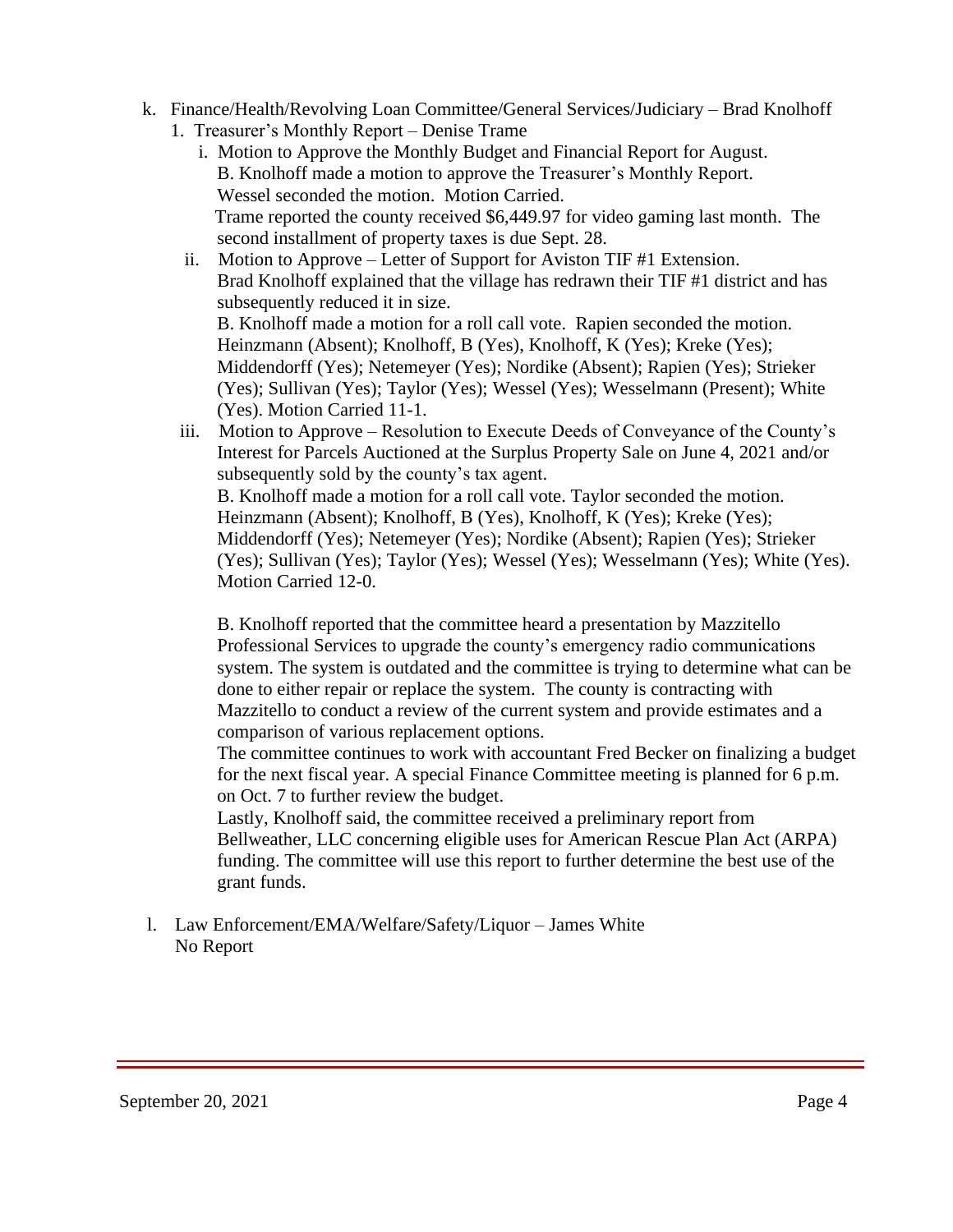- m. Road and Bridge Committee Bryan Wessel
	- 1. Monthly County Engineer Report Dan Behrens
		- i. Motion to Approve Resolution to Support the City of Breese's Effort to Construct a new At-Grade Intersection on US Route 50 Behrens said the area east of the hospital along Holy Cross Lane has experienced significant growth in the last 10-12 years. The city would like to improve traffic flow by adding an access/at-grade intersection constructed at the Koch Lane/Bluff Road intersection. They have asked the county, Breese Township and surrounding businesses to provide resolutions of support for their interchange proposal. The timeframe for something like this to be accomplished could be 8 to 10 years. Behrens said; however, that they are currently looking for support to lobby for funding. Any kind of grant would also have to include upgrades to the township roads, Behrens said.

. B. Knolhoff made a motion for a roll call vote. Taylor seconded the motion. Heinzmann (Absent); Knolhoff, B (Yes), Knolhoff, K (Yes); Kreke (Yes); Middendorff (Yes); Netemeyer (Abstain); Nordike (Absent); Rapien (Yes); Strieker (Yes); Sullivan (Yes); Taylor (Yes); Wessel (Yes); Wesselmann (Yes); White (Yes). Motion Carried 11-0.

 Behrens said rumble strips have been installed at the intersection of Boulder Road and Old Route 50. Behrens previously wrote a letter to the state since that stop sign is in under their jurisdiction. He said they had increased the size of the stop signs and placed reflective strips on the sign posts.

The contractor for the bridge in Wade Township on Pipeline Road finished the project in less than a month. The road is open to traffic; however, the approaches have not yet been chipped and oiled.

 The tentative bid letting date for the Rebuild Illinois project on Aviston/Albers Road is Jan. 28. The county is still waiting on state approval of the final plans.

- n. Personnel/Labor Committee Mike Kreke
	- 1. Kreke reported that negotiations are continuing with the PBPA for the body politic employees with no resolution to date. Negotiations with the FOP appears to be going into arbitration. The Probation Department is looking into a grant to add two employees in their office. Chief Probation Officer Carla Stalnaker will be providing the committee with more information in the future.
		- i. Motion to Approve Settlement Agreement with Charlie Becherer for \$3,308.78. Kreke explained that this stems from a grievance filed by Becherer over money that he claimed was owed to him at retirement. Kreke made a motion for a roll call vote. Sullivan seconded the motion. Heinzmann (Absent); Knolhoff, B (Yes), Knolhoff, K (Yes); Kreke (Yes); Middendorff (Yes); Netemeyer (No); Nordike (Absent); Rapien (Yes); Strieker (Yes); Sullivan (Yes); Taylor (Yes); Wessel (Yes); Wesselmann (Yes); White (Yes). Motion Carried 11-1.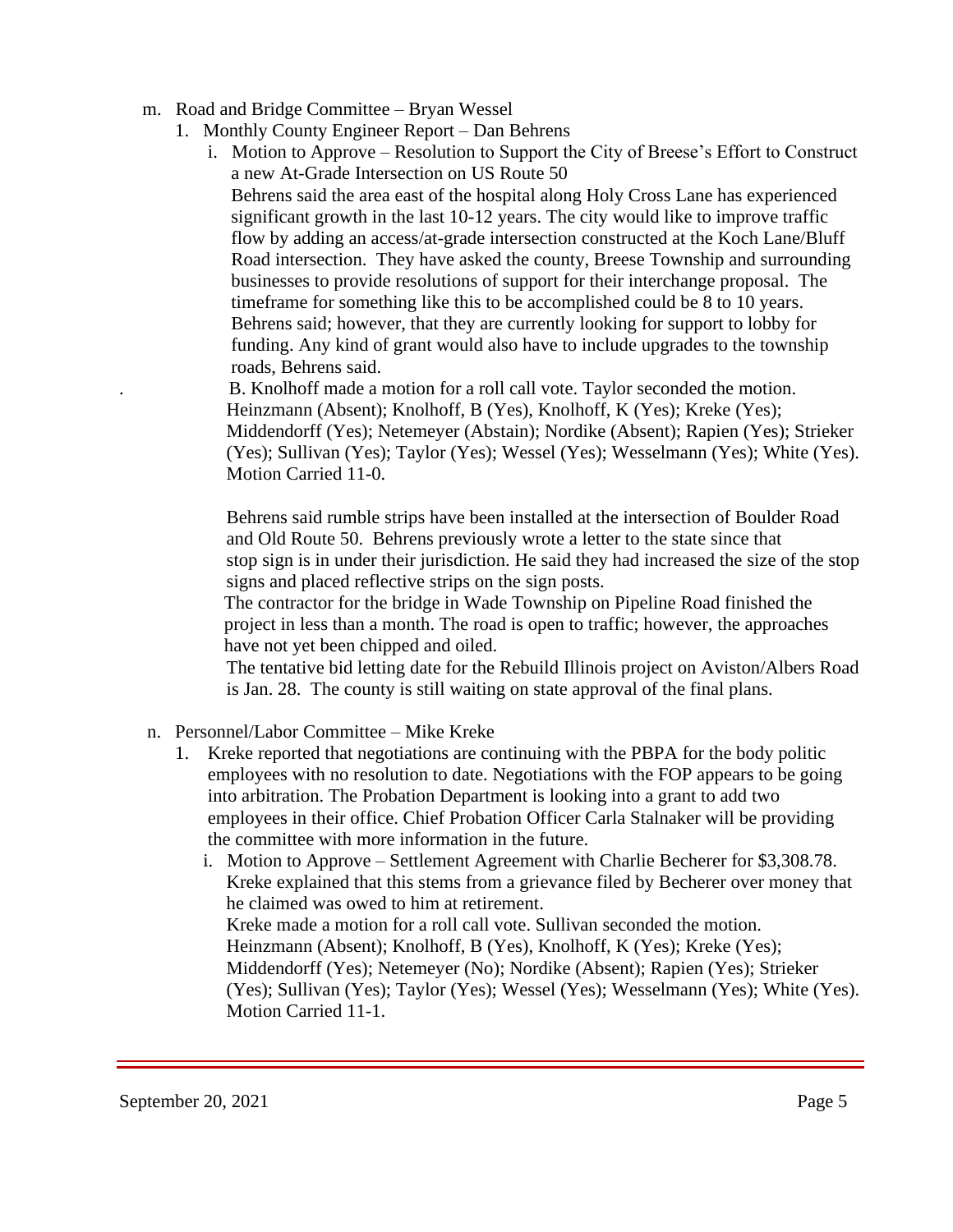#### **10. SPECIAL COMMITTEES**

- a . 708 Mental Health Board/Area Agency on Aging James White White reported that the committee heard a presentation from the Community of Mental Health Authorities of Illinois regarding becoming a member. It was discussed in committee; however, members felt that the cost of membership did not align with the benefits that the county would receive so they are holding off at this time. The 708 Board welcomed Dennie Perez from the Sheriff's Office as its new member
- b. County Health James White
	- 1. Motion to Approve Health Department Monthly Report White made a motion to approve the Health Department Monthly Report. Netemeyer seconded the motion. Motion Carried.

 White reported that the board met on Sept. 7. Health Department Administrator Chris Leidel gave his report. As of that date, the COVID positivity rates were trending back down and 45.9 percent of county residents who are eligible to receive the COVID vaccine have been vaccinated, for a total of 17,278 people. This lags behind the state vaccination rate of 52.9 percent. The health department has secured a grant for a new generator and this equipment could be used in the new building. A previous power outage (pre-pandemic) destroyed an estimated \$10,000 in vaccines. White reported that a portion of the ARPA funding will be allocated for the construction of a new health department building. To streamline that process, the Health Board has turned over all building-related matters to the county's Facilities Committee with the Health Board serving in an advisory position.

- c. GIS Committee Craig Taylor No Report
- d. 911 Committee Mike Kreke
	- 1. Kreke reported that Mazzitello Professional Services spoke at their last meeting regarding the audit of the countywide emerency radio system.
- e. Technology Support James White
	- 1. White noted that cyber security consultant James Peterson discussed his findings after reviewing the report of the January ransomware. He made some recommendations but was very pleased with the work IT manager John Skain has done to prepare the county moving forward. The committee had a lengthy discussion about assigning some of the IT responsibilities to an actual county employee.
- f. UCCI Jim Sullivan
	- 1. The UCCI Fall Conference is Oct. 22 and 23. There was a lot of discussion among UCCI counties about employees being able to receive premium pay through the ARPA